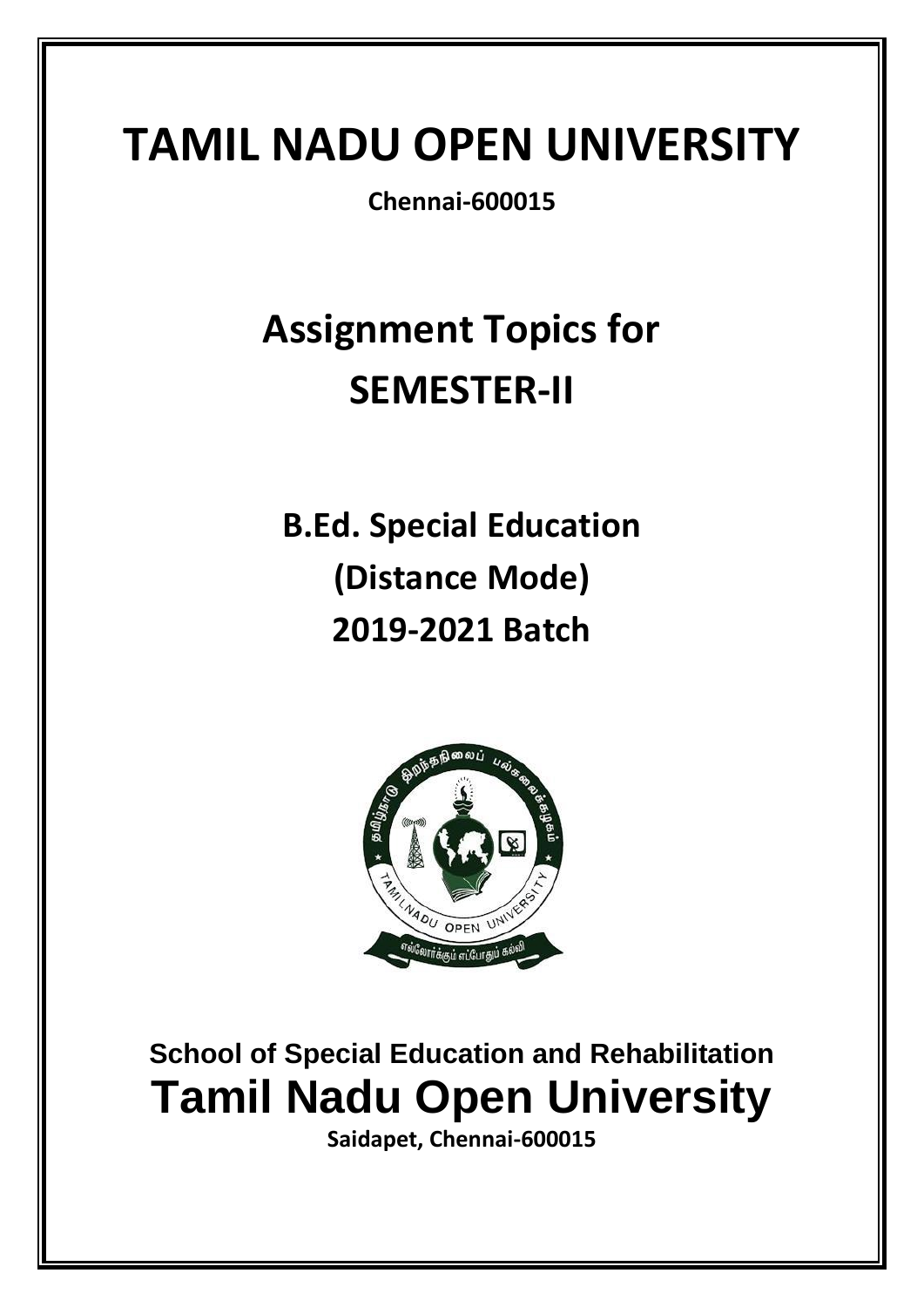# **B.Ed.Spl.Ed. – Batch 2019-21 ASSIGNMENT SEMESTER – II**

# **SED – 23: Learning, Teaching and Assessment**

**(Answer any one assignment out of 01 & 02; Assignment 03 is compulsory)**

## **Assignment 01**

#### **Answer each of the following questions in 500 words.**

- 1. Describe theories of Intelligence. நுண்ணமிலின் ககோட்போடுகளர லிலரி.
- 2. Describe the factors affecting attention. கலனத்ளை போைிக்கும் கோணிகளர லிலரி.
- 3. Discuss the leadership role of teacher in classroom. வகுப்பறையில் ஆசிரியரின் தலைமைத்துவ பண்பின் பங்கை விவாதி.

#### **Assignment 02**

#### **Answer each of the following questions in 500 words.**

- 1. Differentiate 'Assessment of Learning' from 'Assessment for Learning'. கற்றலுக்கான அளவிடலிலிருந்து கற்றலின் அளவிடலை வேறுபடுத்துக.
- 2. Explain the laws of learning given by Thorndike. ைோர்ண்ளடக்கின் கற்மல் லிைிகளர லிரக்குக.
- 3. Discuss the implications of Behaviouristic theory of learning. கற்றலின் நடத்தையியல் கோட்பாட்டின் பயன்பாட்டை விவாதி.

## **Assignment 03**

# **Practical Oriented Assignment 03 (Compulsory) Answer the following question in about 1500 words**

1. Discuss as a teacher how you will enhance the creativity among school children. ஒரு ஆசிரியராக, மாணவர்களிடையே ஆக்கத்திறனை எவ்வாறு மேம்படுத்துவாய் என்பளை லிலோைி.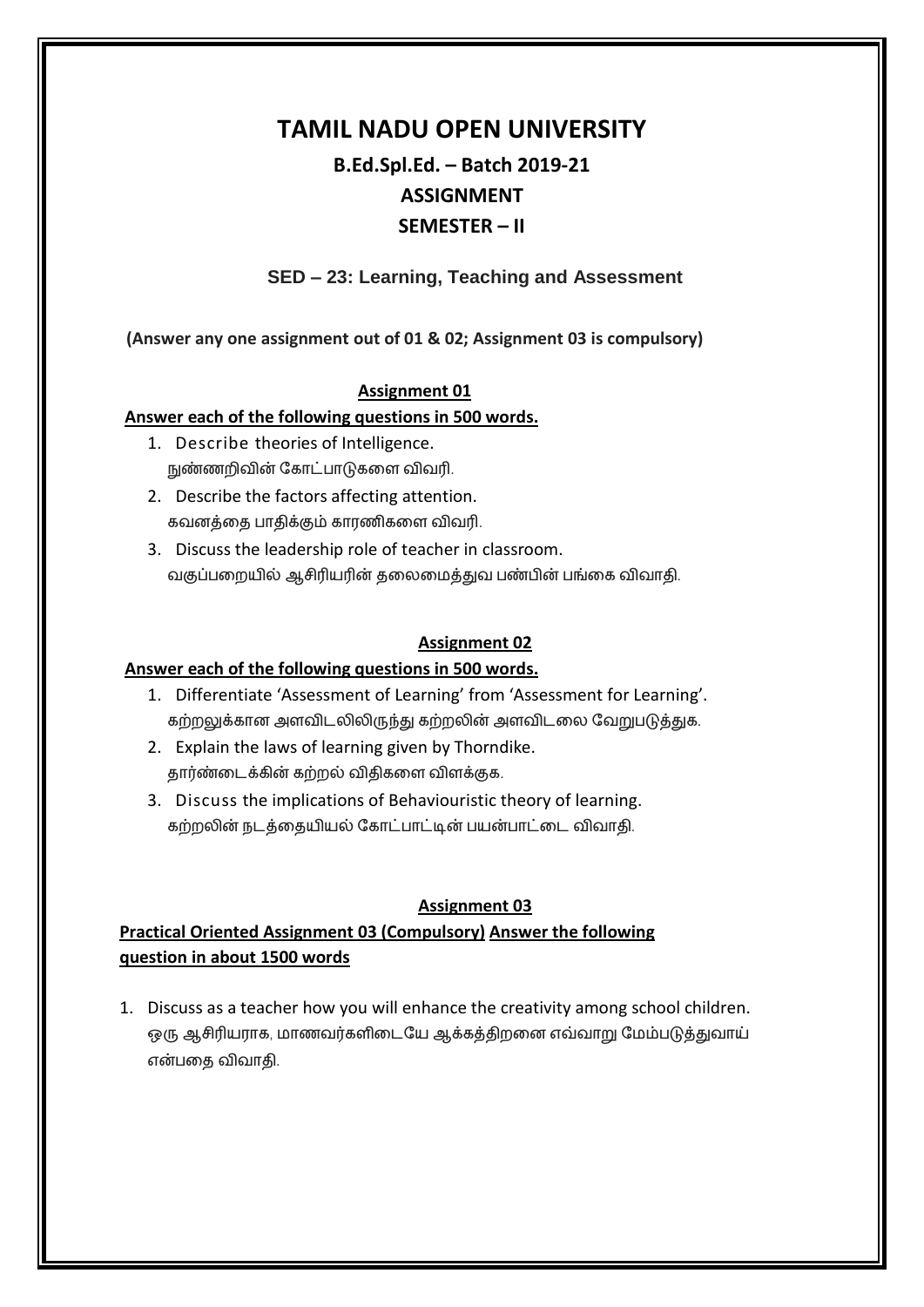# **B.Ed.Spl.Ed. – Batch 2019-21 ASSIGNMENT SEMESTER – II**

# **SED – 211: சிமப்பு திழ் கற்பித்தல்**

**(ஒப்படைப்பு 01,02-ல் ஏததனும் ஒன்று எழுதவும். ஒப்படைப்பு 03 கட்ைாாக எழுதப்பை தேண்டும்)**

**ஒப்படைப்பு 01**

**கீழ் காணும் ஒவ்வோரு ேினாேிற்கும் 500 வசாற்களுக்கு ிகால் ேிடைளிக்கவும்.**

1. பண்டைக்கால இலக்கிய வரலாற்றை விவரித்தெழுதுக.

2. தமிழின் கிளை மொழிகள் பற்றி ஒரு கட்டுரை எழுதுக.

3. பள்ளிகளில் அறிவியல் தமிழின் பயன்பாட்டை விவாதி.

# **ஒப்படைப்பு 02**

**கீழ் காணும் ஒவ்வோரு ேினாேிற்கும் 500 வசாற்களுக்கு ிகால் ேிடைளிக்கவும்.**

1. பொருத்தமான எடுத்துக்காட்டுடன் செய்யுள் நயம் பாராட்டுதலை விளக்குக.

2. பண்டைக்கால சங்கங்களின் தமிழ்த் தொண்டை விரிவாக விவாதி.

3. மொழித்தோற்ற கொள்கைகளை தொகுத்தெழுதுக.

**வசய்முடமசார் ஒப்படைப்பு 03 (கட்ைாானது)**

**கீழ் காணும் ேினாேிற்கு 1500 வசாற்களுக்கு ிகால் ேிடைளிக்கவும்.**

இத்தொழில்நுட்ப காலகட்டத்தில் புதிய நுட்பங்களை பயன்படுத்தி தமிழை வளர்க்க உமது பரிந்துரைகளை பதிவுசெய்க.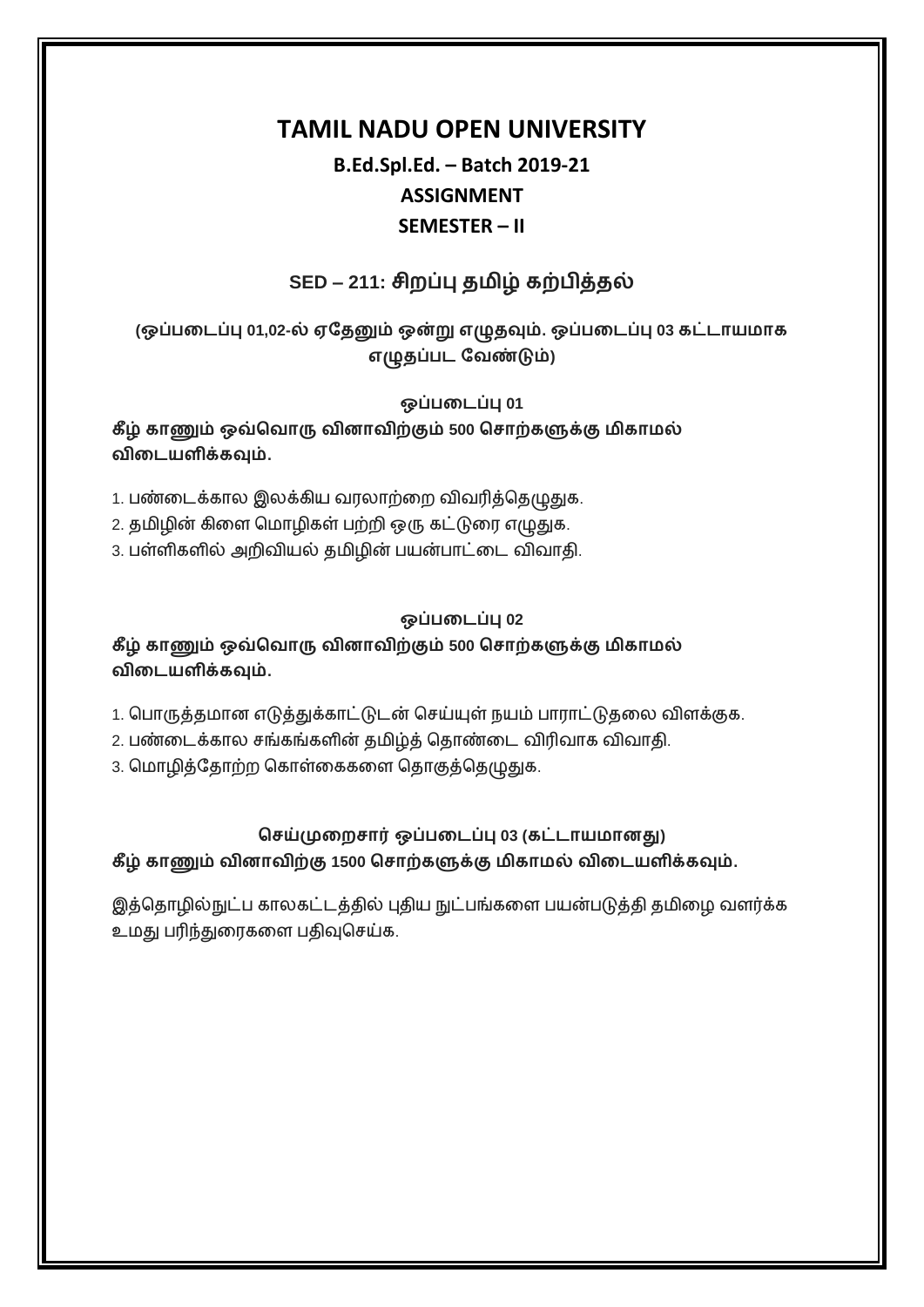# **B.Ed.Spl.Ed. – Batch 2019-21 ASSIGNMENT SEMESTER – II**

## **SED – 212: Pedagogy of Teaching Special English (Answer any one assignment out of 01 & 02; Assignment 03 is compulsory)**

## **Assignment 01**

#### **Answer each of the following questions in 500 words.**

- 1. Describe the significance of a Second Language in the Multilingual Society like India.
- 2. Narrate the usage of multimedia in teaching English language.
- 3. Explain the qualities of a Best English Teacher.

## **Assignment 02**

#### **Answer each of the following questions in 500 words.**

- 1. Explain the aims and objectives of teaching English.
- 2. Describe the Micro and Macro functions of a Language.
- 3. What is meant by Speech Mechanism? How will you develop it?

## **Assignment 03**

**Practical Oriented Assignment 03 (Compulsory) Answer the following question in about 1500 words**

1. Explain the prosodic features of English language with examples of your own.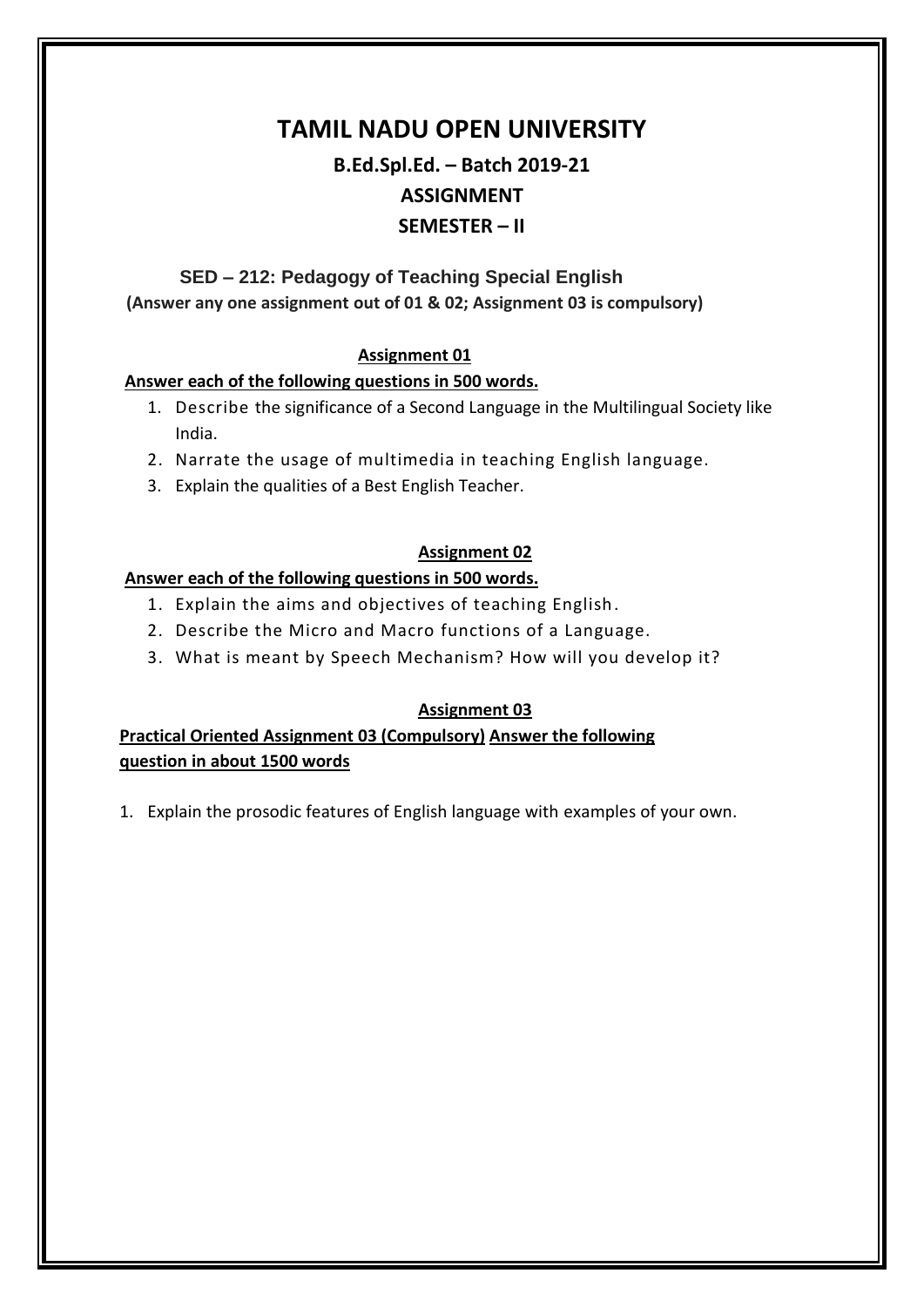# **B.Ed.Spl.Ed. – Batch 2019-21 ASSIGNMENT SEMESTER – II**

# **SED – 213: Pedagogy of Teaching Science**

**(Answer any one assignment out of 01 & 02; Assignment 03 is compulsory)**

## **Assignment 01**

## **Answer each of the following questions in 500 words.**

1. Which method do you consider as the best method to teach Science and why?

அறிவியல் கற்பித்தலுக்கு எது சிறந்த முறை என்று நீவிர் கருதுகிறீர், ஏன்?

- 2. List out the principle of curriculum construction. கலைத்திட்ட வடிவமைப்பின் கொள்கைகளை பட்டியலிடுக.
- 3. Briefly explain about the tools and techniques of Evaluation. மதிப்பிடுதலின் சோதனைகள் மற்றும் நுட்பங்களை சுருக்கமாக விளக்கவும்.

## **Assignment 02**

## **Answer each of the following questions in 500 words.**

- 1. Explain the instructional objectives of teaching Science. அறிவியல் கற்பித்தலின் நோக்கங்களை விளக்குக.
- 2. Discuss the Merits and Limitations of Heuristic approach of Science teaching. அறிவியல் கற்பித்தலில் கண்டறி முறையின் நன்மைகள் மற்றும் குறைகளை விவாதி.
- 3. Describe the need for Laboratory in Science teaching. Suggest some ways to improve Laboratory. அறிவியல் கற்பித்தலில் ஆய்வகத்தின் தேவையை விவரி. ஆய்வகத்தை மேம்படுத்த சில வமிகளை பரிந்துரை.

## **Assignment 03**

# **Practical Oriented Assignment 03 (Compulsory) Answer the following question in about 1500 words**

1. Prepare a Lesson plan for a topic of your choice in Science subject and mention the Advantages of preparing a Lesson plan. ஏதேனும் ஒரு அறிவியல் பாடத்திற்கு ஓர் பாடத்திட்டம் தயாரித்து மேலும் பாடத்திட்டம் ைோரிப்பைன் நன்ளகளரக் குமிப்பிடுக.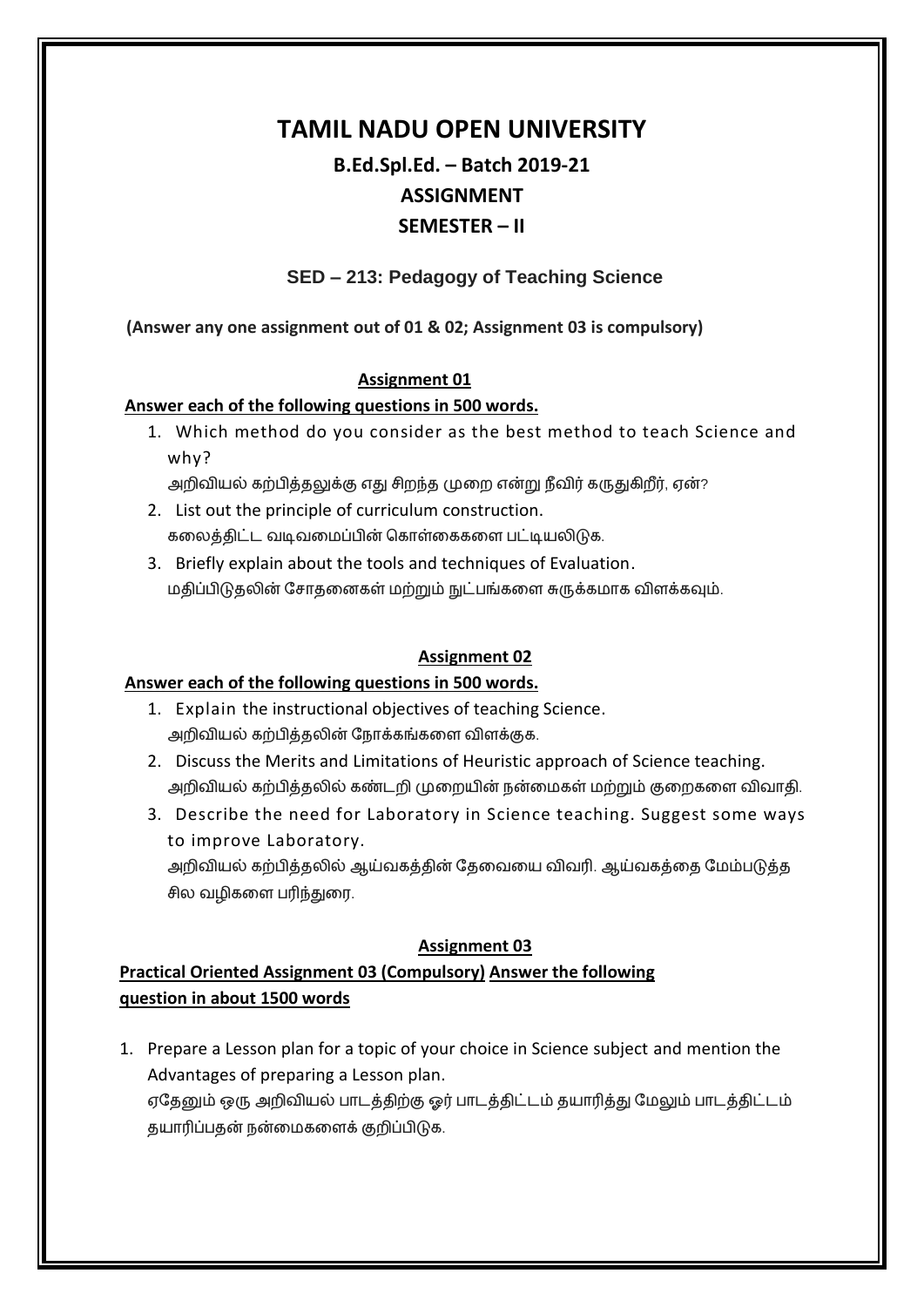# **B.Ed.Spl.Ed. – Batch 2019-21 ASSIGNMENT SEMESTER – II**

# **SED – 214: Pedagogy of Teaching Mathematics**

**(Answer any one assignment out of 01 & 02; Assignment 03 is compulsory)**

## **Assignment 01**

## **Answer each of the following questions in 500 words.**

- 1. Describe the Instructional objectives of Teaching Mathematics. அறிவியல் கற்பித்தலின் நோக்கங்களை விவரி .
- 2. Explain the Advantages of preparing a Lesson plan. பாடத்திட்டம் தயாரிப்பதன் நன்மைகளைக் விளக்குக.
- 3. Differentiate the Analytic and Synthetic methods of teaching Mathematics.

கணிதம் கற்பித்தலில் பகுப்பு மற்றும் தொகுப்பு முறைகளை வேறுபடுத்துக்க.

## **Assignment 02**

## **Answer each of the following questions in 500 words.**

1. Briefly explain the principles and approaches of Curriculum development in Mathematics.

கணிகக் கலைக்கிட்ட வடிவமைப்பின் கொள்கைகளை மற்றும் அணுகுமுறைகளை சுருக்கோக லிலரி.

- 2. Explain the characteristics of a Good test in Mathematics. ஒரு நல்ல கணிதச் சோதனையின் பண்புகளை விளக்குக.
- 3. Describe the use of Teaching Learning Material in teaching of Mathematics.

கணிதம் கற்பித்தலில் துணைக் கருவிகளின் பயன்பாடு பற்றி விவரி.

# **Assignment 03**

# **Practical Oriented Assignment 03 (Compulsory) Answer the following question in about 1500 words**

1. Explain with an example how the Problem solving skills can be developed among students.

மாணவர்களிடம் சிக்கல் தீர்த்தல் திறன்களை எவ்வாறு வளர்க்க முடியும் என்பதை உைோணத்துடன் லிரக்குக.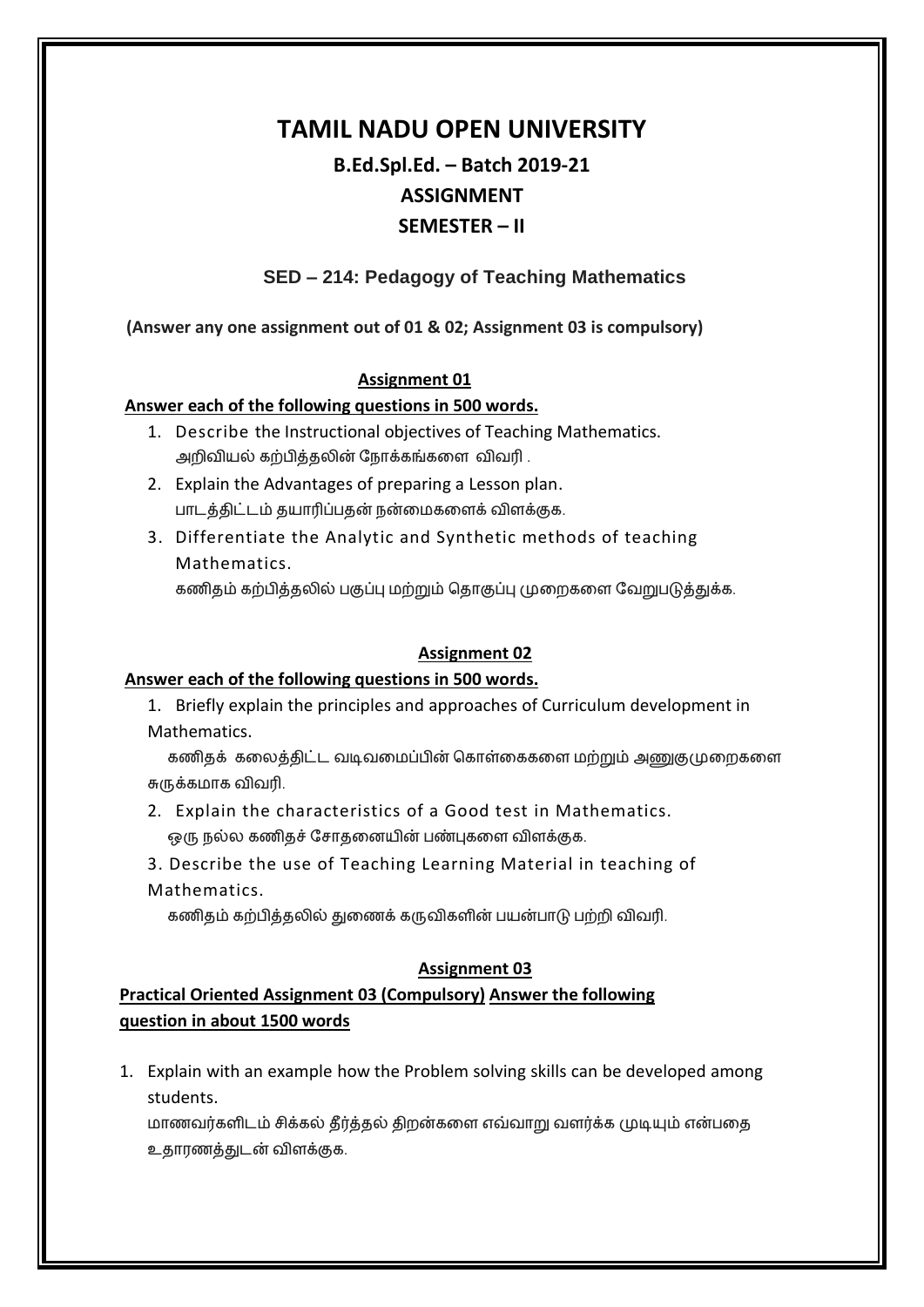# **B.Ed.Spl.Ed. – Batch 2019-21 ASSIGNMENT SEMESTER – II**

# **SED – 215: Pedagogy of Teaching Social Science (Answer any one assignment out of 01 & 02; Assignment 03 is compulsory)**

## **Assignment 01**

## **Answer each of the following questions in 500 words.**

- 1. Describe the Instructional Objectives of Teaching Social Science. சமூக அறிவியல் கற்பித்தலின் நோக்கங்களை விவரி.
- 2. "Lecture method is very effective for teaching Social Science at Higher level". Discuss.

"உயர்கல்வி நிலையில் சமூக அறிவியல் கற்பிப்பதற்கு விரிவுரை முறையே சேர்ந்தது" என்பளை லிலோைி.

3. Describe the various approaches in organising Social Science Curriculum. சமூக அறிவியல் கலைத்திட்டம் உருவாக்குதலில் உள்ள பல்வேறு அணுகுமுறைகளை லிலரி.

# **Assignment 02**

# **Answer each of the following questions in 500 words.**

- 1. Discuss the values and instructional objectives of teaching Social Science. சமூக அறிவியல் கற்பித்தலின் விழுமங்கள் மற்றும் நோக்கங்களை விவாதி.
- 2. Discuss the significance of Social Science subject at Secondary level curriculum.

இடைநிலைக் கல்விக் கலைத்திட்டத்தில் சமூக அறிவியலின் முக்கியத்துவத்தை லிலோைி.

3. Describe the role of TLM in effective teaching of Social Science. சமூக அமிலில் கற்பித்ைலுக்கு துளணக்கருலிகரின் பங்ளக லிலரிக்க.

# **Assignment 03**

# **Practical Oriented Assignment 03 (Compulsory) Answer the following question in about 1500 words**

1. Prepare a Unit plan of your choice along with Question paper and Blue print ஒரு அலகுத்திட்டம் தயார் செய்து அதற்கான வினாத்தாள் மற்றும் வினா திட்டப்படிவம் தயார் தசய்.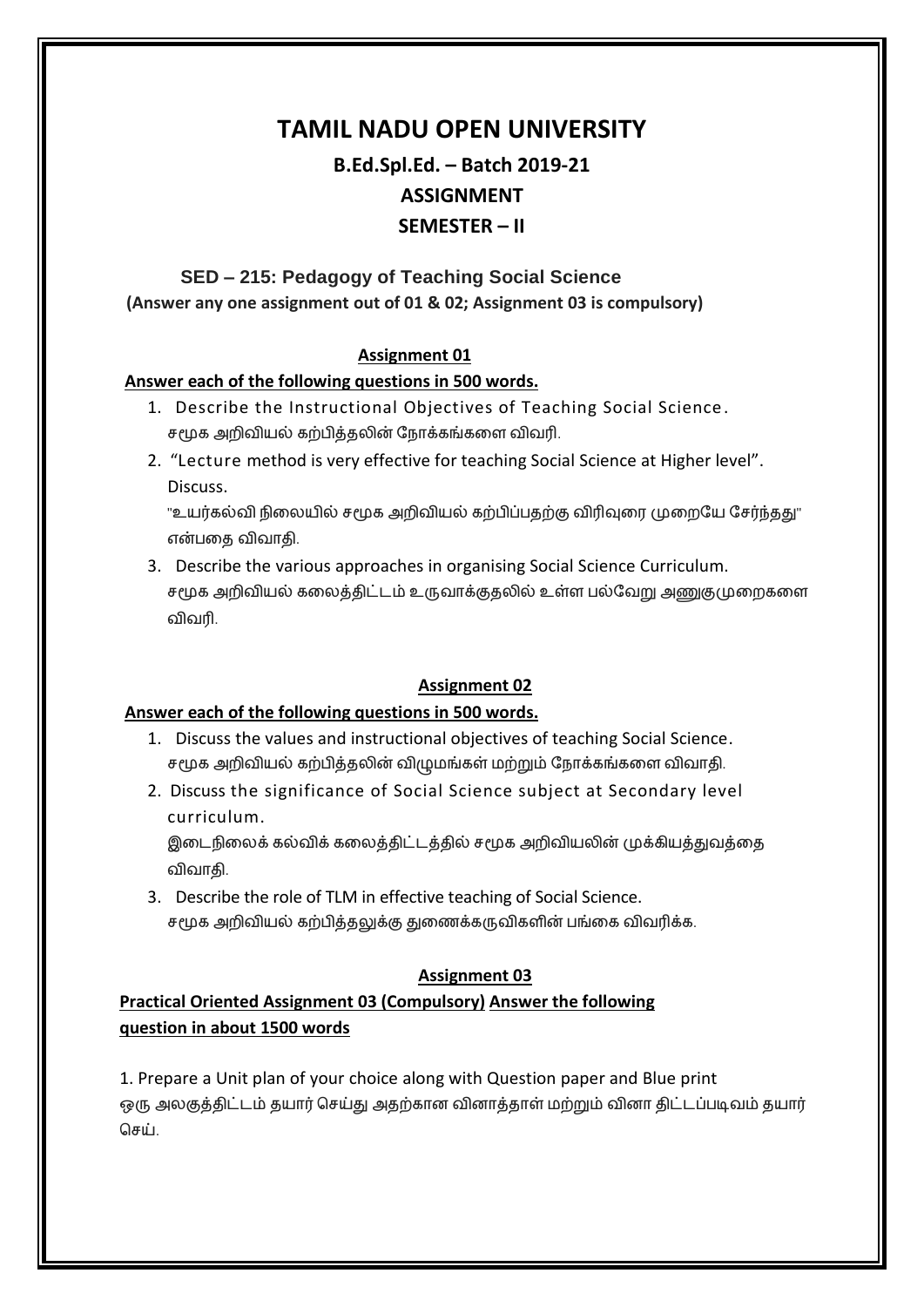**B.Ed.Spl.Ed. – Batch 2019-21 ASSIGNMENT SEMESTER – II**

# **SED – 216: Pedagogy of Teaching Commerce**

**(Answer any one assignment out of 01 & 02; Assignment 03 is compulsory)**

## **Assignment 01**

#### **Answer each of the following questions in 500 words.**

- 1. Describe the Bloom's Taxonomy of Educational Objectives. ப்ளூமின் கற்பித்தல் நோக்கங்களின் வகைப்பாட்டை விவரி.
- 2. Give an account of the qualities of a Commerce Teacher. வணிகவியல் ஆசிரியரின் தரப்பண்புகளை பற்றி விளக்கவுரை தருக.
- 3. Explain about Problem solving approach in teaching commerce with an example. வணிகவியல் கற்பித்தலில் சிக்கல் தீர்க்கும் முறையை ஒரு உதாரணத்துடன் லிரக்குக.

#### **Assignment 02**

#### **Answer each of the following questions in 500 words.**

- 1. Describe the various approaches of Curriculum construction. கலைத்திட்டம் உருவாக்குதலின் பல்வேறு அணுகுமுறைகளை விவரி.
- 2. Compare and contrast the Commerce with other subjects. வணிகவியல் பாடத்தை மற்ற பாடங்களுடன் ஒப்பிட்டு வேறுபடுத்துக்க.
- 3. Enumerate the advantages of linear programme learning in teaching of Commerce. வணிகவியல் கற்பித்தலில் நேர்வழித் திட்டமிட்டு கற்றலின் நன்மைகளை எழுதுக.

## **Assignment 03**

# **Practical Oriented Assignment 03 (Compulsory) Answer the following question in about 1500 words**

1. Discuss the role of Educational technology in Commerce teaching with examples. வணிகவியல் கற்பித்தலில் கல்வி நுட்பவியலின் பங்கை உதாரணங்களுடன் விவாதி.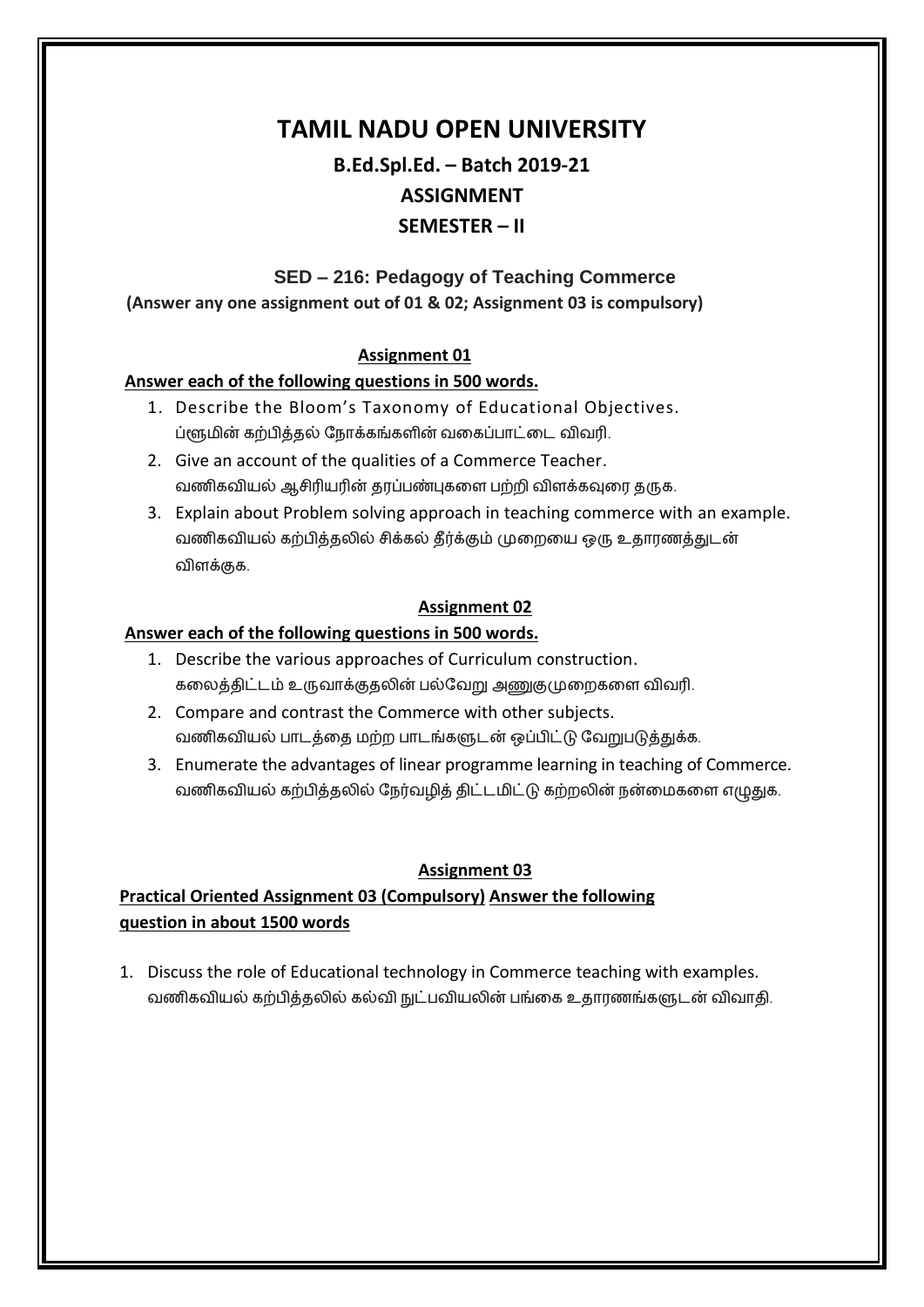# **B.Ed.Spl.Ed. – Batch 2019-21 ASSIGNMENT SEMESTER – II**

# **SED – 217: Pedagogy of Teaching Economics**

**(Answer any one assignment out of 01 & 02; Assignment 03 is compulsory)**

## **Assignment 01**

#### **Answer each of the following questions in 500 words.**

- 1. Describe the relationship of Economics with other subjects. தபோருரோைோம் போடத்ளை ற்ம போடங்களுடன் ஒப்பிட்டு கலறுபடுத்துக்க.
- 2. Explain the uses of community resources in teaching Economics of Secondary level students.

மேநிலைப் பள்ளிகளில் பொருளாதாரம் கற்பித்தலுக்கு சமூக வளங்களின் பன்போட்ளட லிரக்குக.

3. Describe the modern methods of teaching Economics. பொருளாதாரம் கற்பித்தலுக்கான நவீன முறைகளை விவரி.

## **Assignment 02**

#### **Answer each of the following questions in 500 words.**

- 1. Explain the role of Educational Technology in teaching Economics. பொருளாதாரம் கற்பித்தலில் கல்வி நுட்பவியலின் பங்கை விளக்குக.
- 2. Mention the importance and types of Evaluation in Economics with special reference to Higher Secondary level. மேநிலைப் பள்ளிகளில் பொருளாதாரம் பாடத்திற்கான மதிப்பீடு வகைகள் மற்றும் முக்கித்துலத்ளை குமிப்பிடுக.
- 3. Enumerate the Instructional objectives of teaching Economics. பொருளாதாரம் கற்பித்தலுக்கான நோக்கங்களை வரிசைப்படுத்தி விளக்குக.

## **Assignment 03**

# **Practical Oriented Assignment 03 (Compulsory) Answer the following question in about 1500 words**

1. Construct an Achievement Test for 100 marks for Economics of  $8<sup>th</sup>$  standard and differentiate NRT from CRT. பொருளாதாரம் பாடத்தில் 100 மதிப்பெண்களுக்கு ஒரு அடைவுத்தேர்வை தயாரித்து,

மேலும் விதிசார் மற்றும் அளவுசார் சோதனைகளை வேறுபடுத்துக.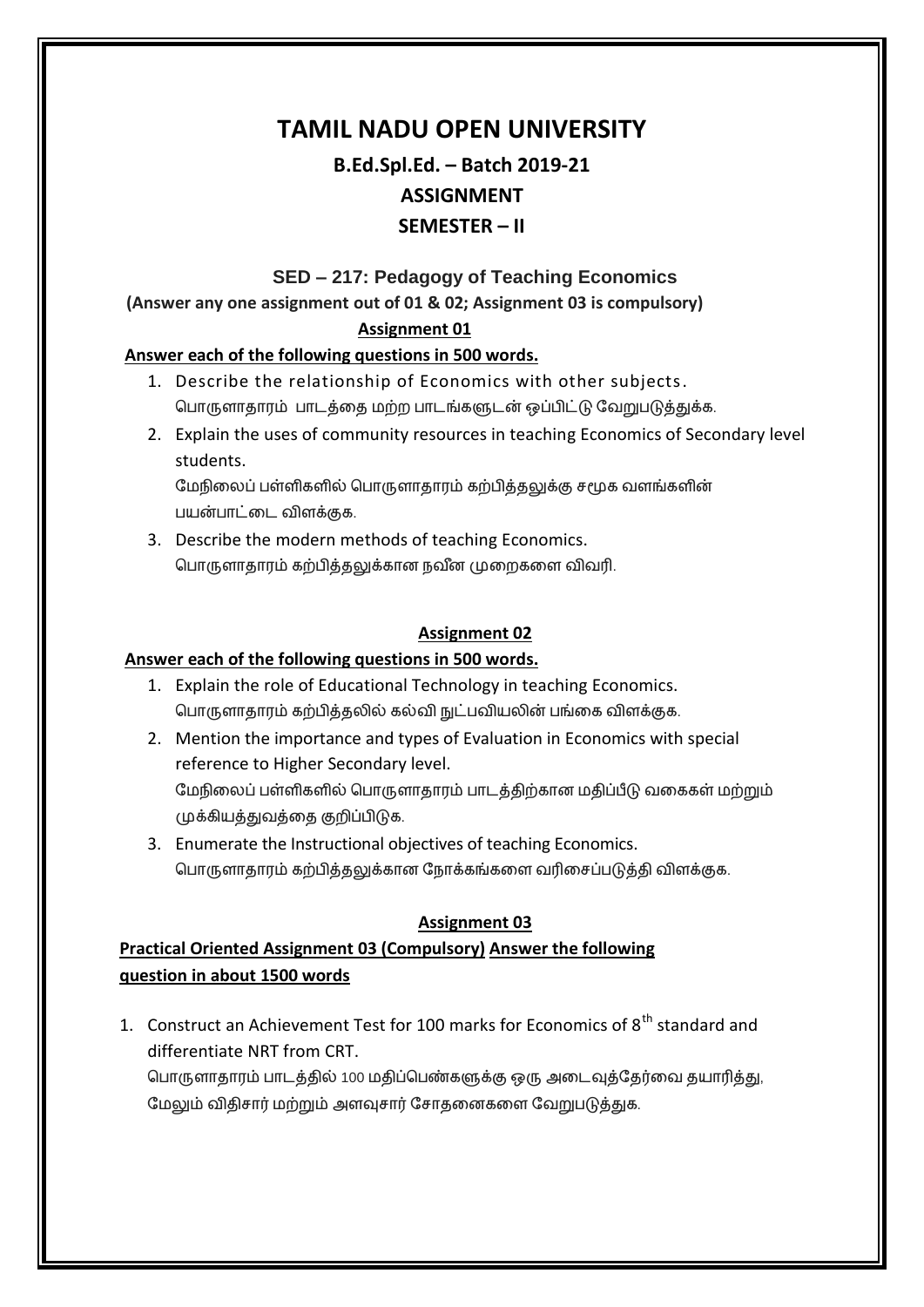# **B.Ed.Spl.Ed. – Batch 2019-21 ASSIGNMENT SEMESTER – II**

# **SED – 218: Pedagogy of Teaching Computer Science**

**(Answer any one assignment out of 01 & 02; Assignment 03 is compulsory)**

## **Assignment 01**

## **Answer each of the following questions in 500 words.**

- 1. Describe the generations of Computer. கணிப்பொறியின் தலைமுறைகளை விவரி.
- 2. Explain the Bloom's Taxonomy of Educational Objectives.
- 3. ப்ளூமின் கற்பித்தல் நோக்கங்களின் வகைப்பாட்டை விவரி.
- 4. Justify the needs and values of teaching and learning Computer Science. கணிப்பொறி அறிவியல் கற்பித்தலின் தேவைகள் மற்றும் விழுமங்களை நிோப்படுத்துக.

## **Assignment 02**

## **Answer each of the following questions in 500 words.**

- 1. Explain in detail the Computer learning strategies. கணிப்தபோமி கற்மல் நுண்முளமகளர லிரக்குக.
- 2. Describe about the Teacher resources of teaching Computer Science. கணிப்பொறி அறிவியல் கற்பித்தலுக்கான ஆசிரியர் வளங்களை பற்றி விவரி.
- 3. Write an essay on large group strategies of teaching Computer Science. கணிப்பொறி அறிவியலை பெரிய குழுவிற்கு கற்பித்தலுக்கான நுண்முறைகள் பற்றி கட்டுரை எழுதுக.

# **Assignment 03**

# **Practical Oriented Assignment 03 (Compulsory) Answer the following question in about 1500 words**

1. Mention the needs of Computer Laboratory; record your views on utility of computer to the Visually Impaired students. கணிப்பொறி ஆய்வகத்தின் தேவைகளை குறிப்பிடுக; பார்வையற்ற மாணவர்களுக்கு கணிப்பொறியின் பயன்பாடுகள் பற்றிய உமது கருத்துக்களை பதிவுசெய்.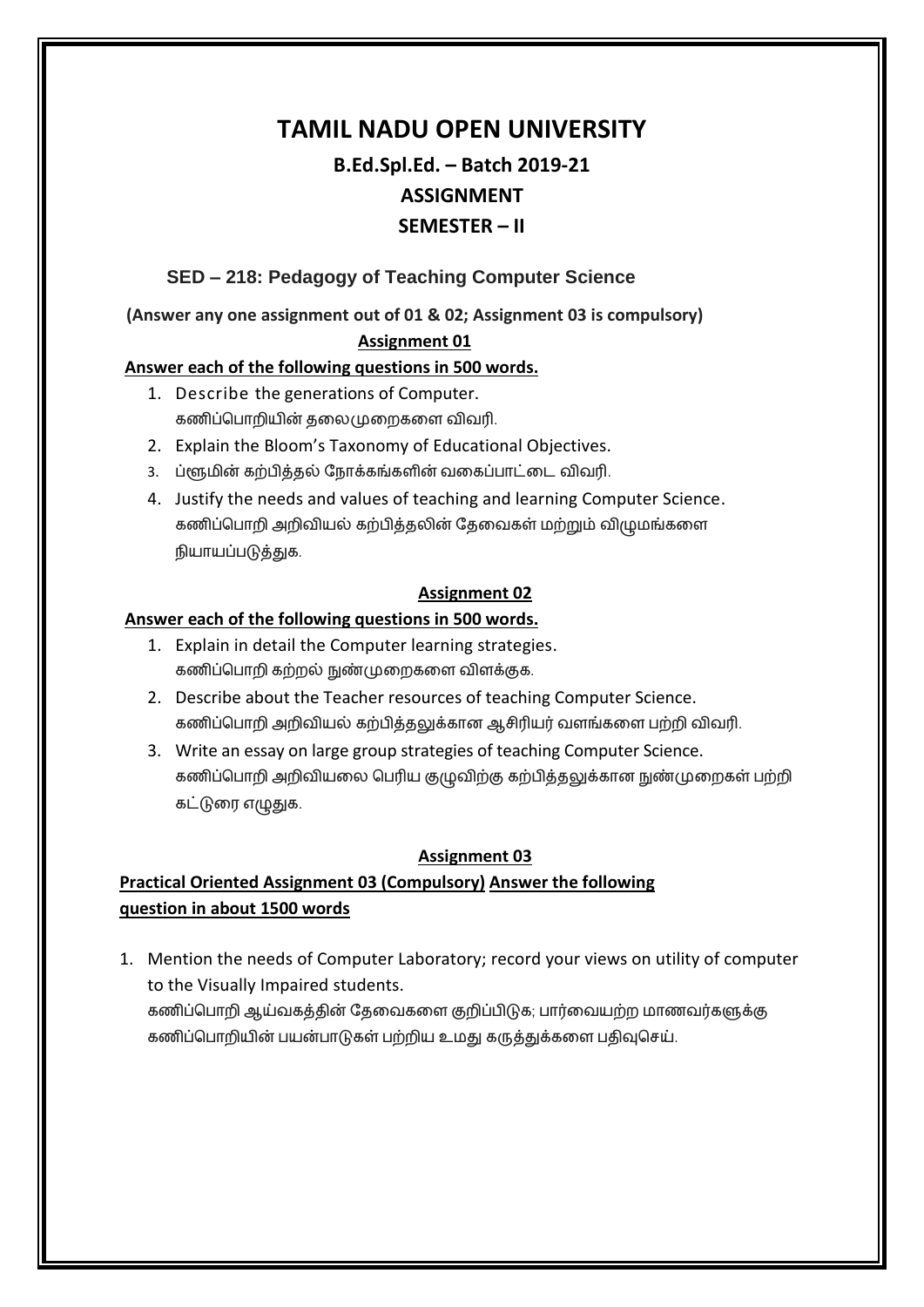# **B.Ed.Spl.Ed. – Batch 2019-21 ASSIGNMENT SEMESTER – II**

# **பி.எட். சிமப்புக் கல்ேி - இண்ைாம் பருேம்**

# **SED-219: திழ் கற்பித்தல்**

# **(ஒப்படைப்பு 01,02-ல் ஏததனும் ஒன்று எழுதவும். ஒப்படைப்பு 03 கட்ைாாக எழுதப்பை தேண்டும்)**

#### **ஒப்படைப்பு 01**

**கீழ் காணும் ஒவ்வோரு ேினாேிற்கும் 500 வசாற்களுக்கு ிகால் ேிடைளிக்கவும்.**

1. மொழி கற்பித்தலில் வாய்மொழிப் பயிற்சியின் நோக்கங்கள் மற்றும் நன்மைகளை லிலரிக்க.

2. தமிழ் இலக்கணம் கற்பித்தல் முறைகளை விளக்குக.

3. மாணவர்மையக் கற்பித்தல் முறைகள் பற்றி ஒரு கட்டுரை வரைக.

## **ஒப்படைப்பு 02**

**கீழ் காணும் ஒவ்வோரு ேினாேிற்கும் 500 வசாற்களுக்கு ிகால் ேிடைளிக்கவும்.**

1. உரைநடை மற்றும் செய்யுள் கற்பித்தலை அவற்றின் நோக்கங்கள் அடிப்படையில் வேறுபடுத்துக.

2. மொழி கற்பித்தலின் அடிப்படை விதிகளை விளக்குக.

3. ஆசிரியர்மையக் கற்பித்தல் முறைகள் பற்றி ஒரு கட்டுரை வரைக.

# **வசய்முடமசார் ஒப்படைப்பு 03 (கட்ைாானது)**

**கீழ் காணும் ேினாேிற்கு 1500 வசாற்களுக்கு ிகால் ேிடைளிக்கவும்.** ஆங்கில வழியில் கல்வி பயிலும் பள்ளி மாணவர்களுக்கு தமிழ் மொழி கற்பிப்பதில் உள்ள சவால்களுக்கு உமது பதிலுரையை கட்டுரையாகத் தயாரி.